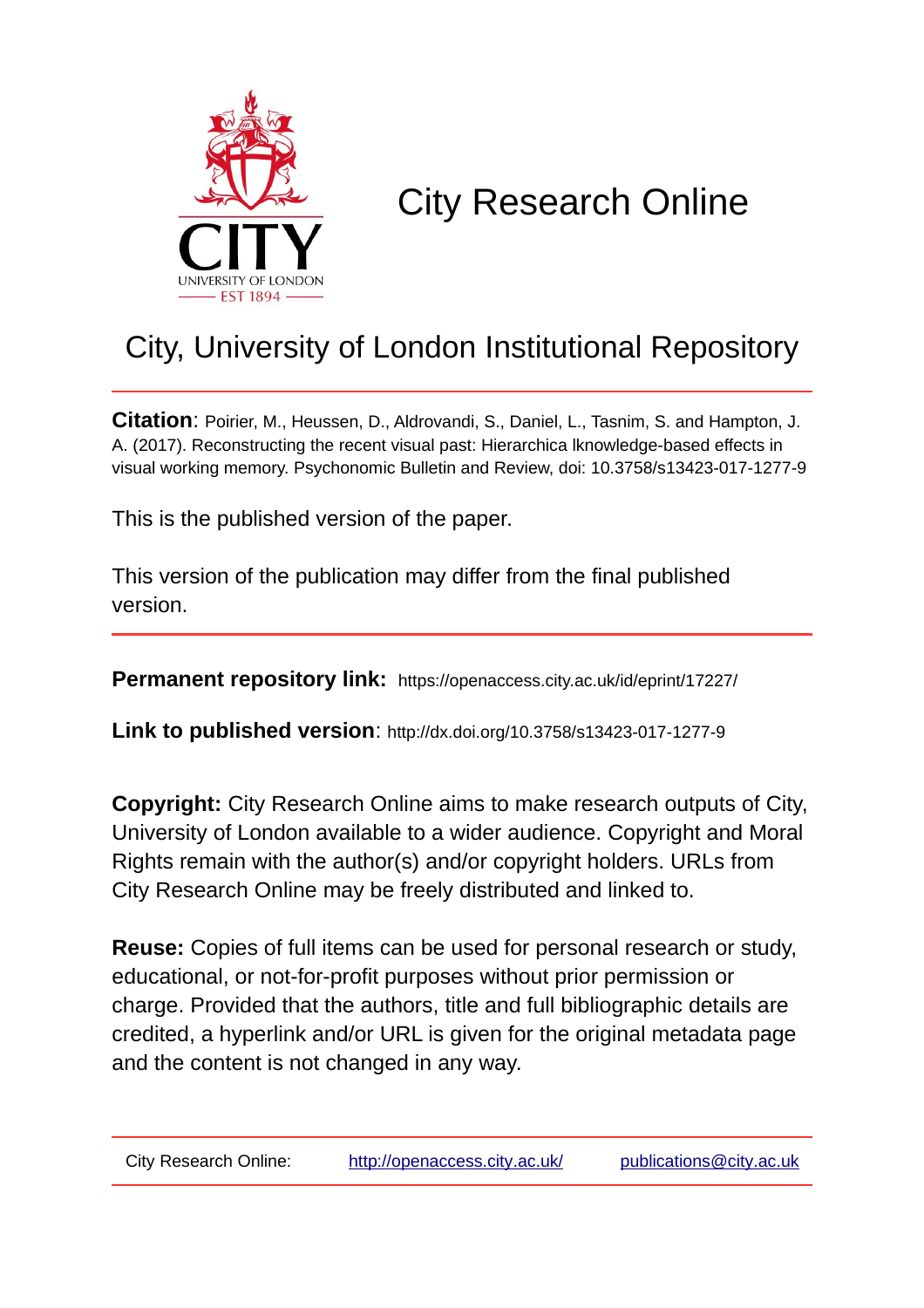BRIEF REPORT



### Reconstructing the recent visual past: Hierarchical knowledge-based effects in visual working memory

Marie Poirier<sup>1</sup> · Daniel Heussen<sup>1</sup> · Silvio Aldrovandi<sup>2</sup> · Lauren Daniel<sup>1</sup> · Saiyara Tasnim<sup>1</sup>  $\cdot$  James A. Hampton<sup>1</sup>

 $\odot$  The Author(s) 2017. This article is published with open access at Springerlink.com

Abstract This paper presents two experiments that examine the influence of multiple levels of knowledge on visual working memory (VWM). Experiment [1](#page-3-0) focused on memory for faces. Faces were selected from continua that were constructed by morphing two face photographs in 100 steps; half of the continua morphed a famous face into an unfamiliar one, while the other half used two unfamiliar faces. Participants studied six sequentially presented faces each from a different continuum, and at test they had to locate one of these within its continuum. Experiment [2](#page-6-0) examined immediate memory for object sizes. On each trial, six images were shown; these were either all vegetables or all random shapes. Immediately after each list, one item was presented again, in a new random size, and participants reproduced its studied size. Results suggested that two levels of knowledge influenced VWM. First, there was an overall central-tendency bias whereby items were remembered as being closer to the overall average or central tokens (averaged across items and trials) than they actually were. Second, when object knowledge was available for the to-be-remembered items (i.e., famous face or typical size of a vegetable) a further bias was introduced in responses. The results extend the findings of Hemmer and Steyvers (Psychonomic Bulletin & Review, 16, 80–87, [2009a\)](#page-11-0) from episodic memory to VWM and contribute to the growing literature which illustrates the complexity and flexibility of the representations subtending VWM performance (e.g., Bae,

 $\boxtimes$  Marie Poirier M.Poirier@city.ac.uk

<sup>2</sup> Psychology Department, Birmingham City University, Birmingham, UK

Olkkonen, Allred, & Flombaum, Journal of Experimental Psychology: General, 144(4):744–63, [2015\)](#page-11-0).

Keywords Visual working memory . Memory

One of the most fundamental functions that memory performs is to enable the past to support our current interactions with the world. The research presented herein examines how prior knowledge affects our memory for recently encountered visual stimuli (visual working memory; VWM).

The intellectual lineage of our experiments can be traced to a seminal paper by Janellen Huttenlocher and her collaborators. Huttenlocher, Hedges and Vevea ([2000](#page-11-0)) examined how the distribution of exemplars within a single dimensional category influenced stimulus judgment. Observers were presented with one stimulus at a time and after a brief 2 second pause, they were asked to reproduce one of its characteristics from memory. Across experiments, to-beremembered features included the length of horizontal lines, the grayness of squares, and the "fatness" or width of schematic fish. The distributions from which these stimuli were sampled were varied in terms of their mean, dispersion, and form (e.g., uniform or normal distributions) and the influence of these variations on the remembered features was systematically explored.

The judgment tasks just described can easily be construed as one-item VWM tasks, so the reported findings inform us with respect to knowledge effects in VWM. The Huttenlocher et al. ([2000](#page-11-0)) results strongly suggested that VWM is constructive as they showed that memory was biased towards the central values of the categories called upon. For instance, if a studied line was shorter than the overall average line length, participants remembered the line as being somewhat longer than the one actually studied  $-$  in other words they

<sup>1</sup> Psychology Department, City University London, Northampton Square, EC1V 0HB London, UK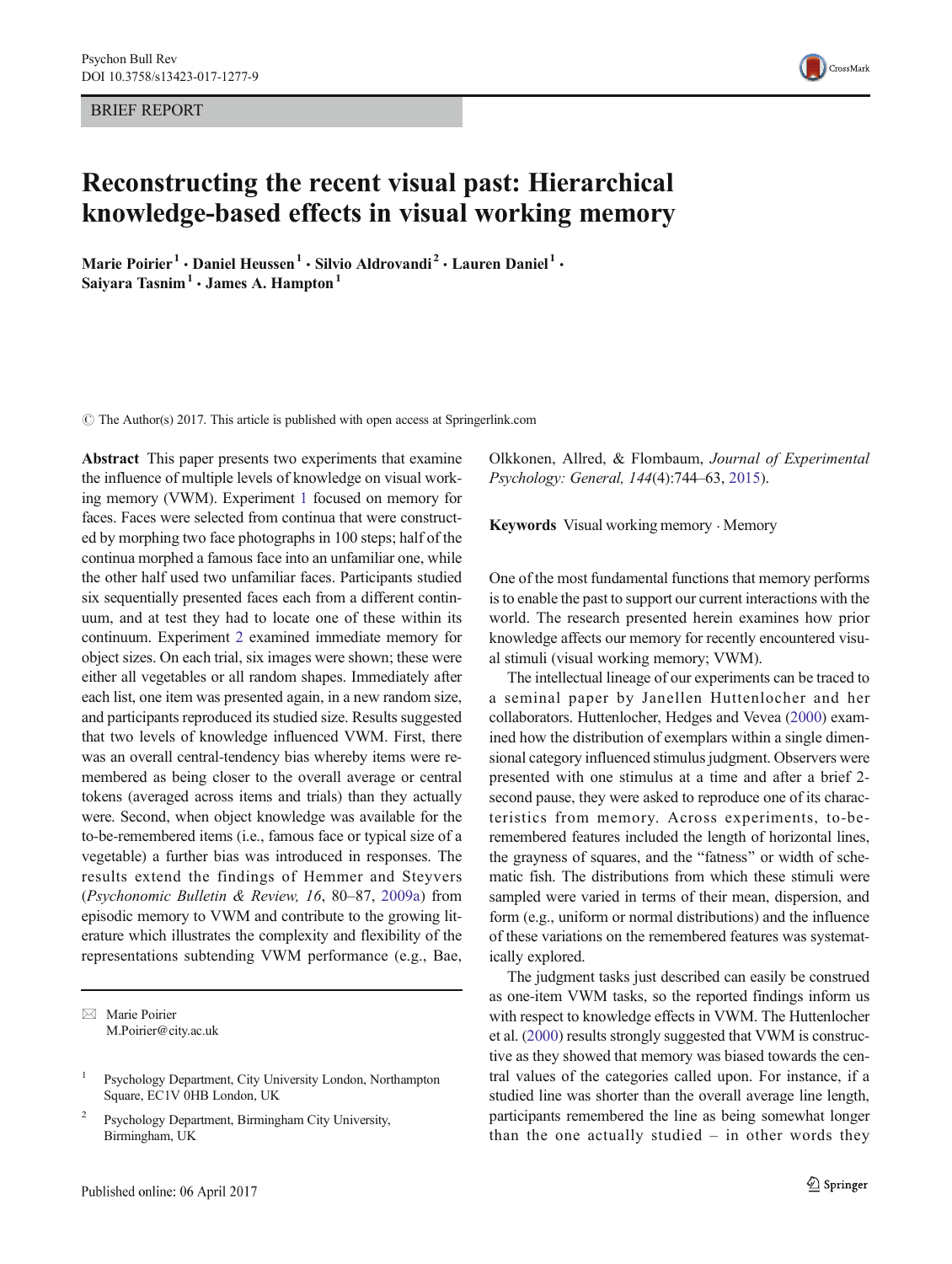remembered the line as being closer to the average than it actually was. The authors referred to this phenomenon as the central-tendency bias.

At the heart of the model that underpinned their predictions and conclusions was the idea that the central-tendency bias is adaptive. Over many trials, if estimates are biased towards the more prototypical exemplars, performance will be less error prone on average. For example, if I remember an extreme value for a given item – considering the fallibility and imprecision of memory – there is a good chance that the said memory is inaccurate; the actual value is likely to be closer to the mean of the relevant category. Hence, over time, the centraltendency bias should produce behavior that is beneficial rather than detrimental.

A number of studies have explored alternative explanations of this basic phenomenon while others have replicated and extended it. In 2005, Sailor and Antoine provided further evidence of a central-tendency bias for single item memory but also suggested that the bias could be explained through the influence of immediately preceding stimuli; if a stimulus from one end of a distribution is presented, the preceding stimulus is more likely to be a less extreme value. Sailor and Antoine [\(2005\)](#page-11-0) showed that such sequential dependencies could produce a central-tendency bias. However, Duffy, Huttenlocher, Hedges, and Crawford (2010) directly tested this hypothesis against the central-tendency bias view; they reported two experiments that showed that participants adjust their estimates towards the mean of all the stimuli encountered previously rather than towards a smaller and more recently encountered subset. They note that these findings do not mean that there is never an influence of recent, prior stimuli; rather, their results imply that such an influence is generally far smaller than the influence of the entire distribution. Sailor and Antoine [\(2005\)](#page-11-0), as well as DeCarlo and Cross [\(1990\)](#page-11-0), reported evidence to the effect that both the distribution as a whole and the immediately preceding stimulus affected estimates, but the influence of the immediately preceding stimulus was minor, relative to the influence of the entire distribution. In summary, there is no strong evidence for an explanation of the central tendency bias as a memory distortion caused by a subset of immediately preceding stimuli.

Brady, Konkle, and Alvarez (2009) offered another illustration of how prior knowledge can be integrated with noisy representations to support VWM performance. In their experiments, observers were presented with displays consisting of a small number of circles which varied in color; they were asked to remember the colors as well as their locations. In their task design, covariance was introduced between colors in a display so that over trials some color pairs were more likely to appear than other color pairs. Their findings showed that these redundancies led to more efficient encoding – i.e., after being exposed to stimuli with these built-in regularities, observers can store more information in working memory.

The latter finding extended influential slot models of VWM which suggested that the capacity of VWM is limited to a fixed number of slots (e.g., Zhang & Luck, [2008\)](#page-11-0). A number of extensions to these fixed capacity models have been proposed in order to account for additional factors that affect VWM performance (e.g., Bae, Olkkonen, Allred, & Flombaum, [2015;](#page-11-0) Bae, Olkkonen, Allred, Wilson & Flombaum , [2014;](#page-11-0) Bays, Catalao, & Husain, [2009](#page-11-0); Bays, Wu, & Husain, [2011](#page-11-0); van den Berg, Shin, Chou, George, & Ma, [2012](#page-11-0)). For instance, Bae et al. ([2015](#page-11-0)) proposed a model of color VWM where memory for a very recently encountered color is significantly influenced by knowledge of color categories as well as by the specific color value encountered. Bae et al. ([2015\)](#page-11-0) reported a central tendency bias for color memory as well as evidence suggesting that the bias originated in perception (see also Sims, Ma, Allred, Lerch, & Flombaum, [2016](#page-11-0)).

The studies reviewed so far have called upon simple/ abstract stimuli and most have also examined the effects of knowledge developed over the course of the experiment. What of the knowledge that participants bring to the experiment, i.e. longer-term knowledge of more familiar and meaningful stimuli? As far as we are aware, there are no studies systematically examining the biasing effects of this type of long-term knowledge on VWM; this was one of the objectives of the work reported here. In effect, our aim was to test a series of hypotheses derived from a general Bayesian perspective (see Hemmer & Steyvers, [2009b\)](#page-11-0) which predicts that multiple levels of knowledge impact performance. Our work calls upon novel strategies in the study of VWM and differs from previous work in a number of important ways. We systematically examine the influence of well-established knowledge for complex and meaningful stimuli on VWM. In doing so, we report the impact of hierarchical levels of knowledge, i.e. knowledge that relates to the category from which studied items are taken (e.g., fruit sizes) and one that relates to item-specific knowledge (e.g., typical apple size). This means the interplay of multiple levels of representations can be considered, i.e. the representation of the to-be-remembered item, the representation of the relevant ensemble statistics, as well as the relevant item-specific long-term knowledge that is brought to the experimental task. For example, if the task is to remember the size of the most recently encountered apple, the assumption is that the response will mainly be based on the representation of said apple. However, two further knowledge-based sources can play a role: one would be the knowledge of what the typical size of an apple is (item-specific categorical knowledge) and the other would be the average size of all the fruit encountered in the experiment (superordinate categorical knowledge).

The work reported here extends the recent findings on VWM (Bae et al., [2015](#page-11-0); Brady et al., 2009, 2011; Duffy et al., 2010) by examining hierarchical knowledge-based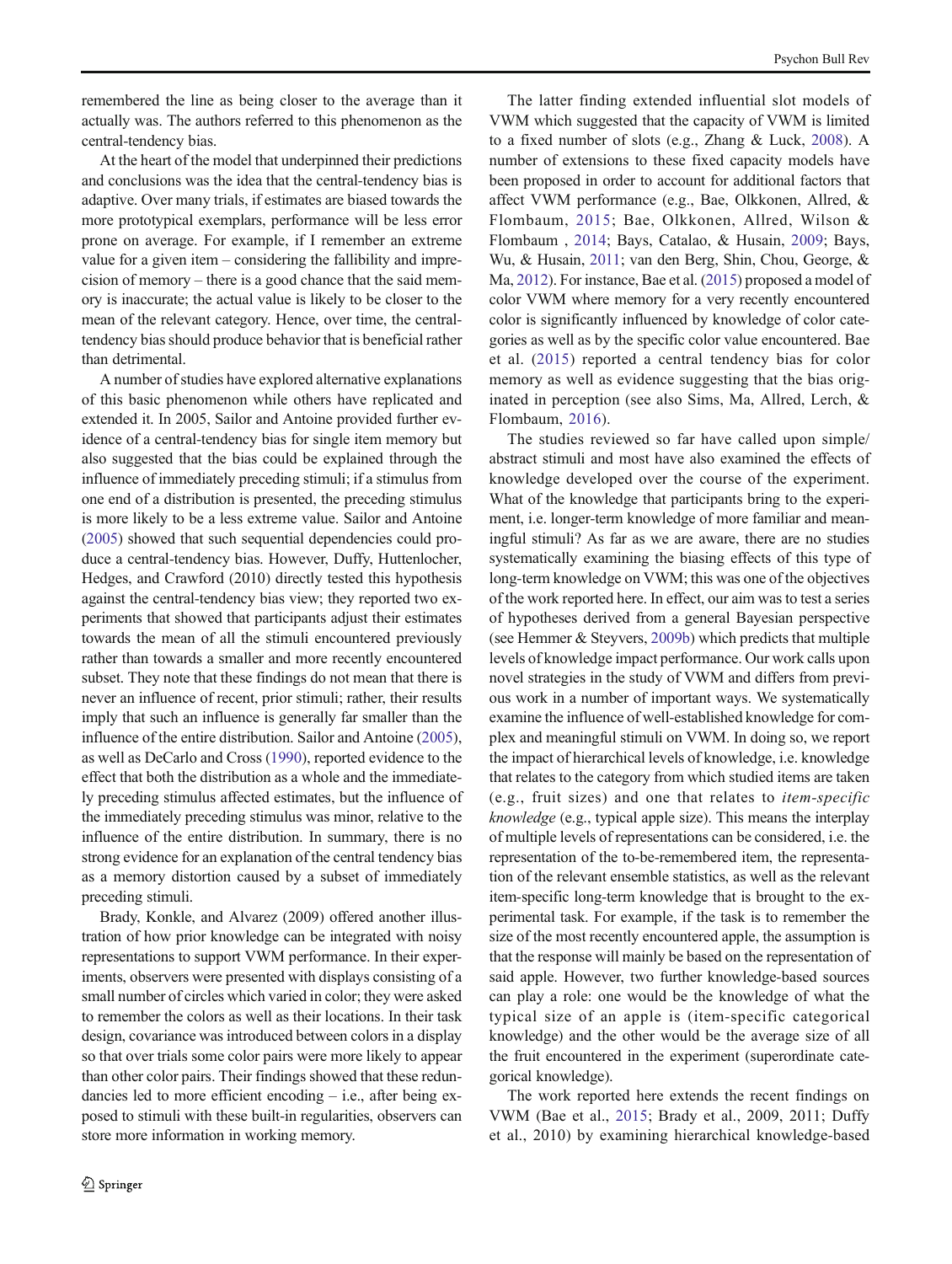<span id="page-3-0"></span>effects with concrete, familiar and complex stimuli. Finally, using familiar stimuli allowed us to test knowledge-based biases while being confident that the observed effects were the result of the knowledge brought to the experiment rather than an artifact of sequential dependencies (e.g., Sailor & Antoine, [2005\)](#page-11-0).

Experiment 1 was designed to investigate whether prior knowledge can bias VWM for faces. Experiment [2](#page-6-0) borrowed from Hemmer and Steyvers ([2009a](#page-11-0)) and examined the effect of prior knowledge on VWM for the size of familiar and unfamiliar objects.

#### Experiment 1

In Experiment 1, participants were asked to remember short series of photographs of six different faces. Each of these faces was taken from a set of "families" created by morphing two faces and generating a continuum of stimuli that went from one face to the other (see Fig. [1](#page-4-0)). To manipulate prior knowledge, half of the morph continua were created by going from a famous face to an unfamiliar face (famous continua) while for the control set both faces were unfamiliar (non-famous continua).

We made predictions based on the assumption that two sources of available knowledge combine with the most recent representations to produce a response. Although the specific faces called upon were unfamiliar at the outset, people have considerable expertise in processing faces generally. Also, each family of faces was encountered repeatedly across the experiment. We expected that summary representations of each continuum would develop – in a similar fashion to what is observed with item sizes in other studies; we assumed that this would include an average representation that corresponds approximately to the middle of the series. This experimentbased knowledge was predicted to lead to a central-tendency bias where reconstruction should be pulled towards the center of each continuum. For famous continua, we expected the same central-tendency bias but with the added influence of the knowledge brought to the experiment: The prediction was that these faces would be remembered as being somewhat closer to the famous face than they actually were.

#### Method

Participants Thirty psychology undergraduates took part in this study and received course credits for participating.

Materials Forty-eight grayscale images from Eimer, Gosling and Duchaine ([2012](#page-11-0)) were used. As in Eimer et al., the faces were presented within an oval through which only the central features of each face were visible. These 48 images were organized into 24 pairs so that within-pair items had broadly similar characteristics; these included gender, approximate age, facial expression, head orientation (or gaze direction), and other salient details (e.g., size of smile; see Fig. [1a](#page-4-0)). This matching allowed the morphing process to proceed more smoothly from one face to the other, i.e. each morph continuum was based on one of the matched face pairs. Of the 24 pairs, 12 contained a famous face while the other 12 did not. We therefore created 12 famous continua and 12 non-famous continua (using WinMorph 3.01). From each pair we obtained 100 image-steps; the image positions or numbers referred to below are related to those 100 steps. Figure [1](#page-4-0) provides examples sampled from one famous and one non-famous continuum and illustrates the list construction process.

The procedure required six faces from different continua to be presented on each trial. To achieve this, the 24 face continua were randomly divided into four sets of six, each set containing three famous and three non-famous continua. This random division was performed 12 times, to create a total of 48 sets of six continua, each with the same property of having three famous and three non-famous continua. For each of these 48 sets of six, an individual face on each of the six continua was then selected for presentation by choosing an image at random from the range on the morphing scale of 20–79, subject to the constraint each half of the continuum had to be sampled from equally often. Figure [1b](#page-4-0) illustrates this process.

Only one of the six continua was tested on a given trial. Hence, from each of the 48 lists, a to-be-tested continuum was selected at random with two constraints: each of the 24 continua had to be tested twice across the experiment (each half of the continuum tested once) and each of the six study positions had to be tested equally often. One of the faces from the to-betested continuum had to be presented at the point of responding. The starting position of that test item was selected at random from position 10–89, with one constraint: the test image had to be a least ten steps away from the studied item. The testing range (10–89) was 20 images wider than the study range (20–79) as this allowed the test face to be at least ten steps either side of the studied face, even for the extreme morphs. The full range (from 1 to 100) of faces was not used as the first and last few images within each continuum did not have the slight blurriness that the other faces included due to the morphing process. Finally, at test, the relevant continuum was flipped on half the trials so that each end was to the left or right as often. Each face was presented at the center of a 15-in. monitor within a gray rectangle that was 6.5 cm high by 4.5 cm wide. Responses were provided using a mousecontrolled slider that made the displayed face change so that it travelled through the face continua under consideration. Figure [1c](#page-4-0) illustrates the study and test phase of a trial.

Procedure Participants were individually tested in a soundattenuated room during a 30-min session. The experimenter first explained the task and answered questions; participants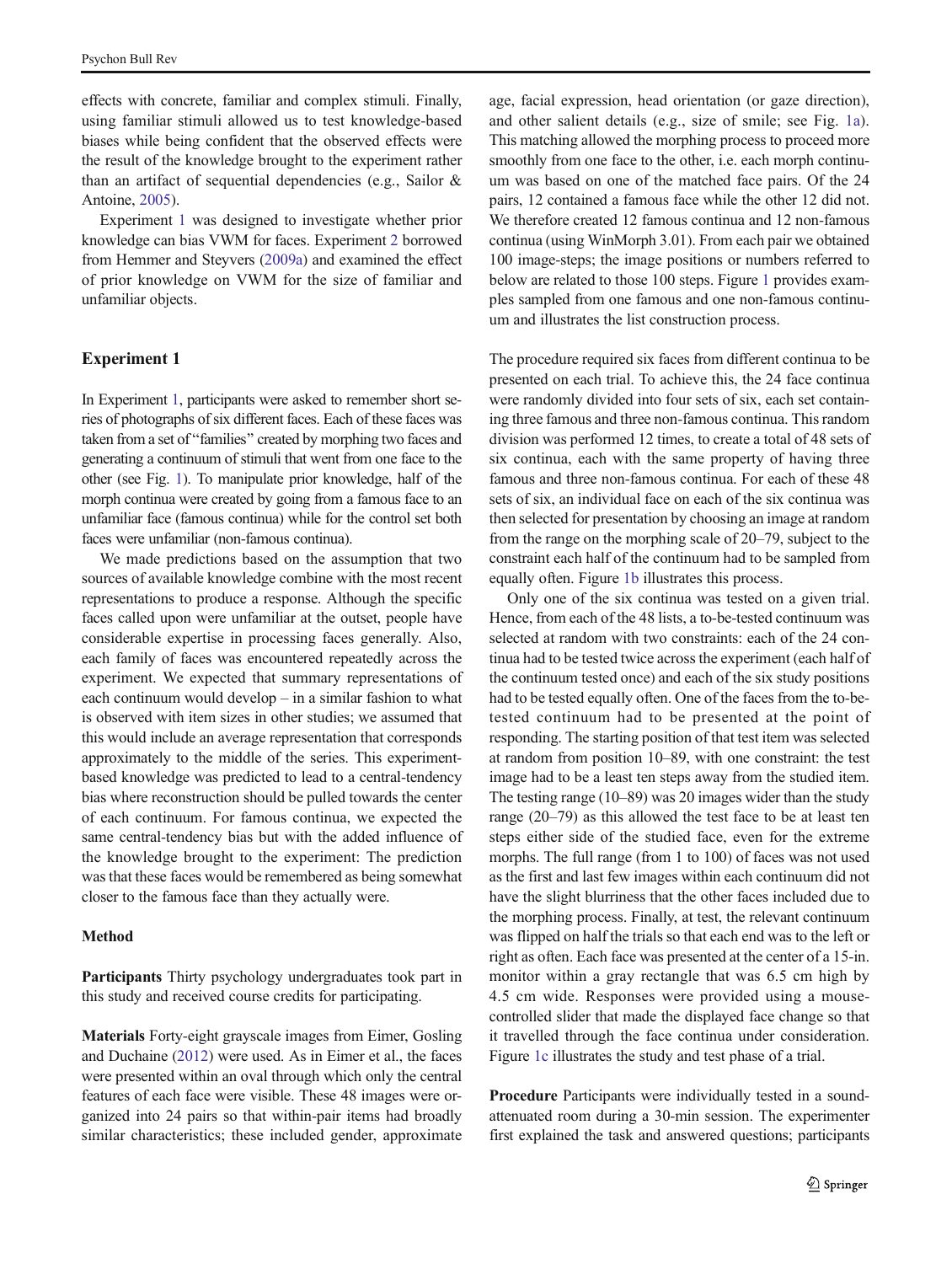<span id="page-4-0"></span>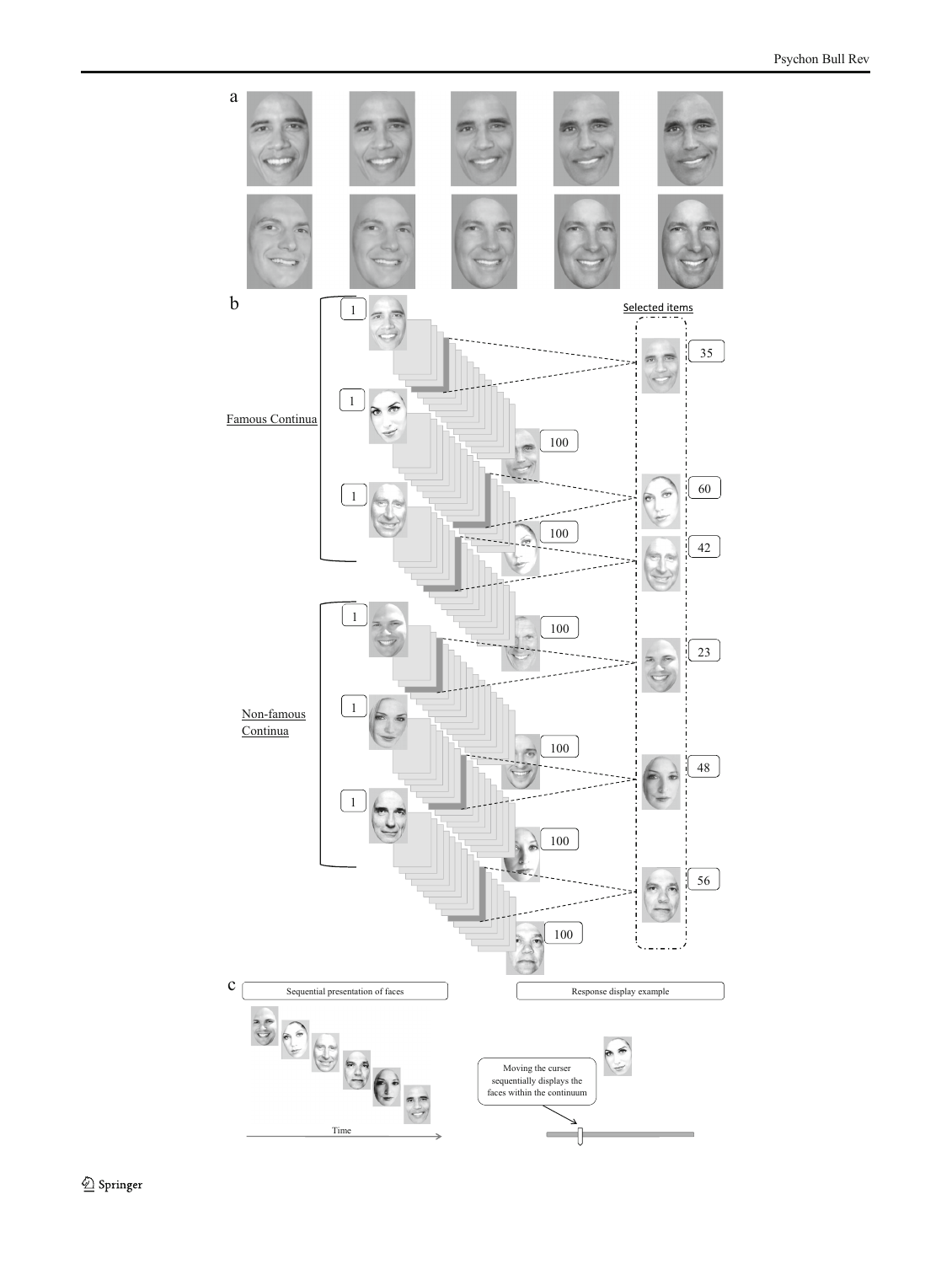<span id="page-5-0"></span>Fig. 1 a The top row provides a sample of faces taken from within a famous face continuum (Obama); the bottom row presents a sample taken from a control continuum. b Illustration of the item selection process for each list; three famous and three non-famous continua were randomly selected; one image is then drawn from each to create a six item list. c Illustration of the study and test phases of a trial in Experiment [1](#page-3-0)

then provided consent. A reminder of the instructions was presented on screen followed by two practice and 48 experimental trials. On each trial, the six faces appeared sequentially for 1,500 msec each, with a blank of 500 msec after each image. After the sixth item, there was a blank screen, presented for 2 s, and then the test stimulus appeared along with a mouse-controlled horizontal slider bar used for responding. Participants could then move up and down the face continuum by using the mouse-controlled slider; they were instructed to identify the studied face and then click on a "Next" button to start the following trial. Upon completion of the experiment, participants were thanked and debriefed.

#### Results and discussion

To facilitate scoring and interpretation, the famous-face continua were re-organized to have the famous face always at the same end (zero/left) of the continuum and scores were corrected to reflect this. The relationship between studied and remembered positions on the continua was then examined. Figure 2 illustrates the findings; it presents the average remembered positions as a function of the studied positions.<sup>1</sup>

Two elements are noteworthy. First, a comparison of the slopes of the regression lines with the diagonal line representing perfect recall suggests that studied faces were remembered as being closer to the midpoint than they actually were. In essence, the slopes suggest a central-tendency bias. Assuming participants build a central representation for each continuum as the trials progress and that this knowledge is accessed to support reconstruction, then this tendency to regress towards the "best" representative of each continuum would be expected. As both functions appear to have very similar slopes, this bias seems equivalent for familiar and unfamiliar faces.

The second point of interest is the lower intercept obtained for famous face continua. When the target was a famous morph, there was an overall tendency to reconstruct more towards the zero end of the continuum, that is, towards the famous end of the continua. Simply put, when studied at the same position as a non-famous face, a famous face will be reconstructed closer to the famous end of the continuum. This difference in intercept can be seen as a prior knowledge



Fig. 2 Remembered face position as a function of study position on the morph continua. Each dot represents the average remembered position for a given studied position; the best fitting regression lines for famous (solid) and non-famous (dashed) stimuli are also provided. The diagonal dotted line going from the bottom left corner to the top right corner represents perfect performance

bias as its source is most probably the extra familiarity associated with the famous face that observers bring to the experiment.

The central-tendency and the influence of the famous faces were examined by running a series of per participant regression analyses where studied position was the predictor and remembered position was the dependent measure. We first determined if the central-tendency bias (slopes in Fig. 2) observed for the famous and non-famous continua were comparable. In order to do so, we ran separate regression analyses for the famous and non-famous conditions for each participant. The average slopes obtained for the famous (.35) and nonfamous (.30) items were both significantly different from zero (famous faces:  $t(29) = 7.1$ ,  $p < .001$ ; non-famous faces:  $t(29) = 6.4$ ,  $p < .001$ ) but did not differ from each other  $(t=-.90, p = .374)$ .

We then turned to the effect of the prior knowledge associated with the famous continua (intercept difference in Fig. 2). For each participant, we fitted a model with a single slope parameter and two intercepts (one for famous and one for non-famous stimuli) so there could be a test of the apparent difference in intercepts within the model. The famous or nonfamous status was entered as a binary predictor in the regression model. Across participants, the mean slope was .33, and the average intercept values were 24.1 and 30.7 for the famous and non-famous data respectively. Hence, the average intercepts were ordered as predicted. T-tests confirmed that the average slope was different from zero,  $t(29) = 8.1$ ,  $p < .001$ , and that the difference in intercepts was significant,  $t(29) =$  $6.2, p < .001$ .

<sup>&</sup>lt;sup>1</sup> Note that because the study positions were randomly selected for each participant the number of observations per study position is not perfectly even; this is not an issue in the inferential statistics as the regressions were run independently for each participant.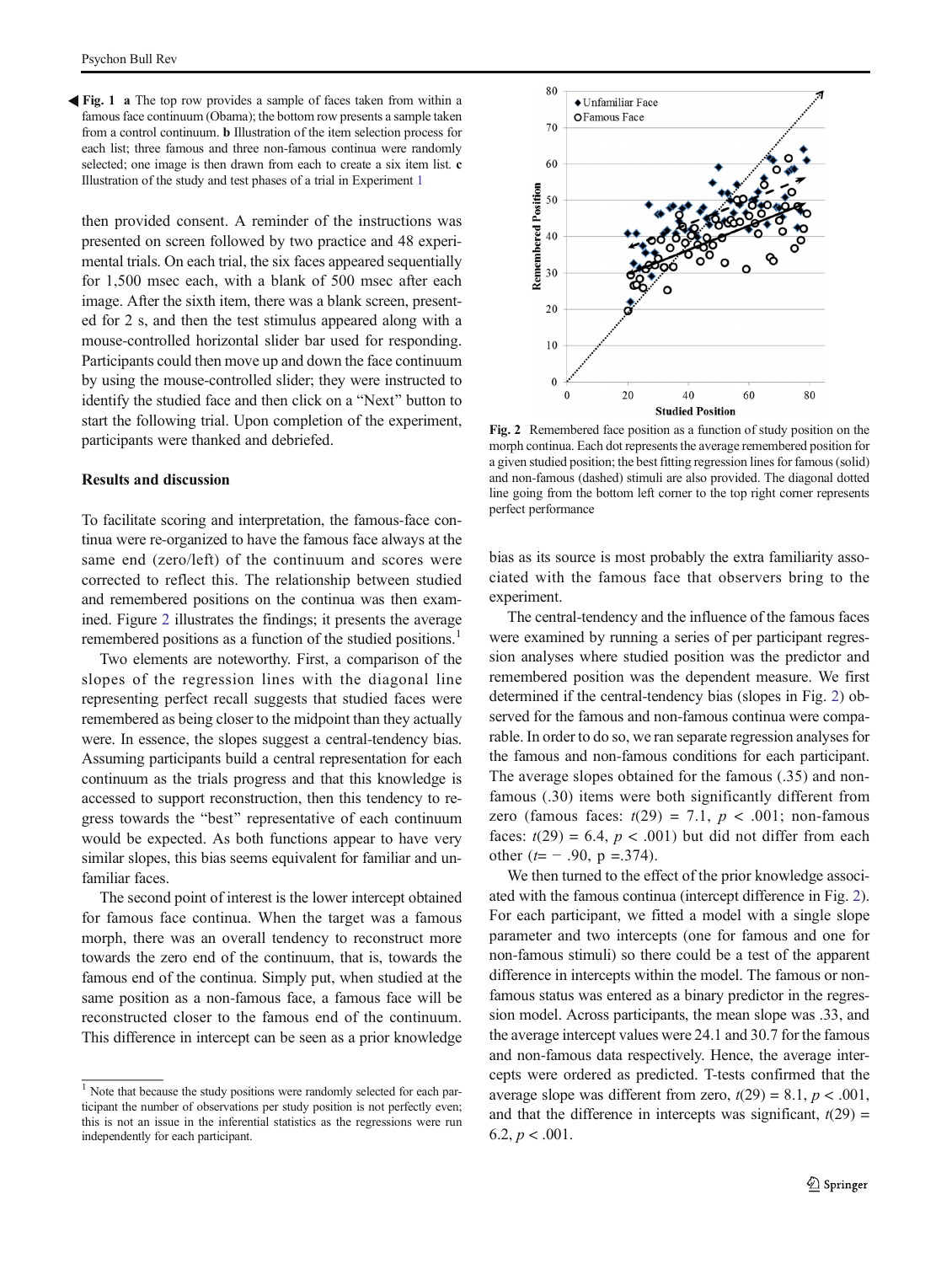<span id="page-6-0"></span>The aim of this study was to assess the influence of prior knowledge on VWM for photographs of faces. It was predicted that participants would be biased by knowledge in two ways. First, the familiarity with the stimuli developed during the experiment was expected to lead to a bias whereby remembered faces were drawn towards the center of the relevant continuum. Second, for the continua that involved a famous face, it was expected that prior knowledge would lead to a bias that would cause participants to remember the studied instance as being more like the famous face than it actually was. Both these predictions were born out.

It could be argued that faces are a unique type of stimulus (Wang, Fang, Tian, & Liu, [2012\)](#page-11-0) and that these findings may not extend to other categories of objects. Experiment [2](#page-5-0) called upon a different class of stimuli and also required reconstruction along another dimension: size.

#### Experiment 2

Experiment 2 was based on prior work by Hemmer and Steyvers ([2009a\)](#page-11-0) who examined the impact of prior knowledge on episodic memory. In their work, Hemmer and Steyvers compared memory for the size of familiar items (fruit, vegetables) with memory for the size of unfamiliar items (random shapes). The task used a form of continuous recognition where participants were presented with 72 item lists. Study and test trials were randomly interleaved so that studied items were tested at random intervals within the list; on a test trial, participants were first asked if they recognized the item as having been studied before and were then asked to resize recognized items to their original studied size. The lag between study and test could vary between one and 24 trials; it follows that most lags would be outside what is typical in the study of immediate/working memory. Moreover, performance at all lags was averaged in the analyses. The results suggested that episodic memory of the studied items was affected by (a) fine-grained, item-specific representations and (b) two levels of categorical information. For both familiar and unfamiliar shapes, there was a central-tendency bias as the recalled size was systematically influenced by the mean size of the stimuli in the category. The results with familiar stimuli demonstrated the influence of a second categorical factor: item-level prior knowledge (e.g., the average size of apples).

In Experiment 2, we asked if the findings of Hemmer and Steyvers [\(2009a](#page-11-0)) could also be found in a VWM task. We used lists containing familiar items (photographs of vegetables) or unfamiliar ones (random shapes). As before, six items were sequentially presented, but in this case, at test, participants were to reconstruct the size of one of the studied objects.

From Hemmer and Steyvers [\(2009a](#page-11-0)) normative data were available for the familiar items; these included the normative average size (norm hereafter) for each item as well as the

largest and smallest realistic sizes. We assumed these norms were reasonable approximations of the knowledge participants brought to the experiment regarding familiar item sizes. With the help of these data, items could be presented either above or below the norm. This made it possible to predict the direction of any knowledge-based bias at the item level. Specifically, we expected that the remembered size of a familiar object (i.e., the just-seen apple) would drift towards the object's norm (i.e., the average apple size). Moreover, as before, we expected a central-tendency bias for both familiar and unfamiliar items whereby small items (a mushroom or a small shape) and large items (a cabbage or a large shape) would drift slightly towards the average size within the category. In essence, we tested predictions relating to two levels of knowledge: (1) for the familiar items, an object-level bias, where the size of each item is remembered as being slightly closer to its prototypical size and (2) for both types of items, a centraltendency bias where memory is influenced by the overall mean of item sizes presented within the experiment. Figure [3](#page-7-0) summarizes the assumed influence of knowledge at both object and experiment levels.

#### Method

Participants Forty-two undergraduate students volunteered for the study. Some received course credits for their participation.

Materials Stimuli were taken from Hemmer and Steyvers [\(2009a](#page-11-0)) and consisted of 24 high-resolution color photographs of vegetables against a white background as well as 24 images of random blue shapes.

These images were used to create 48 six-item lists, 24 lists of familiar items and 24 lists of unfamiliar ones. The familiar and unfamiliar items were yoked such that the presentation size of shapes was matched to that of the vegetables.

Study sizes of familiar items were determined as follows. In each list, two items were presented at their normative mean size, two items were larger than their normative mean size, and two items were smaller than said mean. All items were studied as often in all three sizes; however, tested items were always studied smaller or larger than their normative mean.

The sizes that were "larger" and "smaller" than the norm were obtained as follows. Recall that normative data contained three estimates: a normative mean size, a normative "smallest" reasonable size" (e.g., the smallest realistic size for a radish), and a normative "largest reasonable size" (e.g., the largest realistic size for a radish). For each item, the range from the mean to the smallest reasonable size and the range from the mean to the largest reasonable size were calculated. Items presented smaller than their normative mean were presented at the size that was at 0.6 of the range from the mean to the smallest realistic size. So, if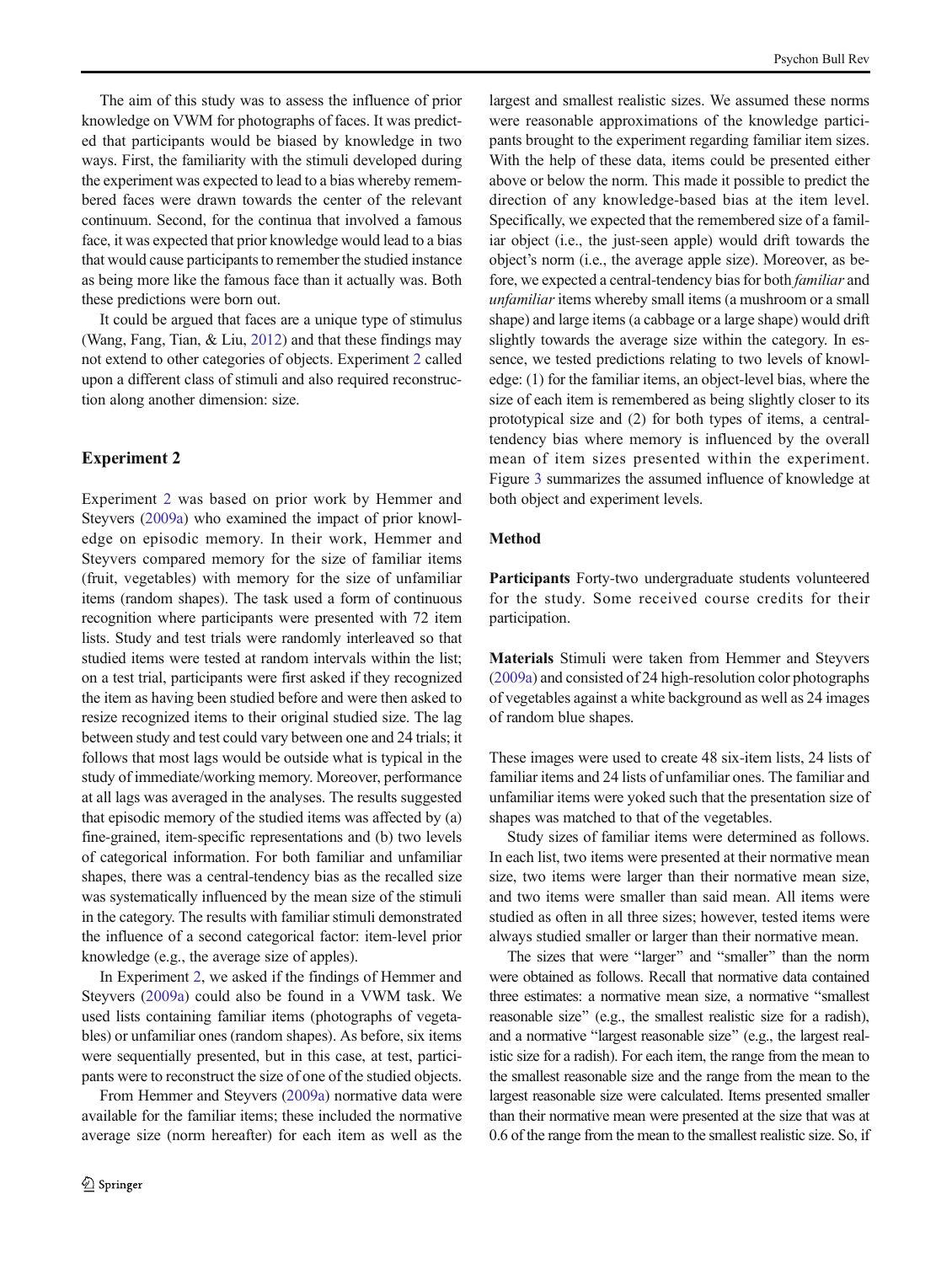<span id="page-7-0"></span>

Fig. 3 Schematic representation of the levels of information hypothetically contributing to the reconstruction of familiar object sizes. Top and bottom halves represent two different items studied at the same physical size. However, the item in the top half is studied at a size that is larger than its normative mean size while the item in the bottom half is studied at a size that is smaller than its normative mean

size. The pull of the overall sizes (1) presented within the experiment will be similar in both cases, but the effect of prior knowledge about typical object sizes (2) will influence reconstruction in opposite directions. For unfamiliar items, the same predictions hold, except the distribution based on prior knowledge of object sizes is removed

the mean size for a beetroot was 0.25 and the smallest realistic size for a beetroot was 0.15, then the range was 0.10, and a small beetroot would be presented at 0.19, that is  $[0.25 - (0.6 \times 0.10)]$ . Likewise, the size of an item studied larger than its normative mean was set to be at 0.6 of the range between the mean and the largest realistic size for said item.

As for list composition, the 24 familiar items (and their yoked unfamiliar shapes) were divided into two groups based on their normative size; one group contained the 12 largest items while the other held the 12 smallest items. Forty-eight six-item lists were constructed so that: (a) three items were from the large group and three were from the small group. Also, items were divided into two sets of 12 items, matched for size. To improve experimental control, one set was used as targets for half the participants and the other set was used for the other half; this strategy allowed us to test the same item twice for each participant, once in a size above and once in a size below its normative mean; in essence, each item could be its own control and across participants, all items were used as targets. On each trial, a single item was selected from the list of six for testing. Each sequential position was tested equally often. Lists of unfamiliar items mirrored the construction of the familiar lists. There were also two practice trials created from the same stimuli that had the same structure.

Procedure The procedure was as in Experiment [1](#page-3-0) except for the following. Images were presented for 1,000 msec each, followed by a 500-msec blank screen. Following the last item of a list, there was a further 1.5 s with a blank screen and then one of the items was presented again in a new size, randomly set to .2 (i.e., at a size corresponding to 20% of the display), .4, .6, or .8 of the presentation window. To reconstruct target sizes, participants moved a cursor placed in the center of a horizontal sliding bar (at bottom of the screen). Moving the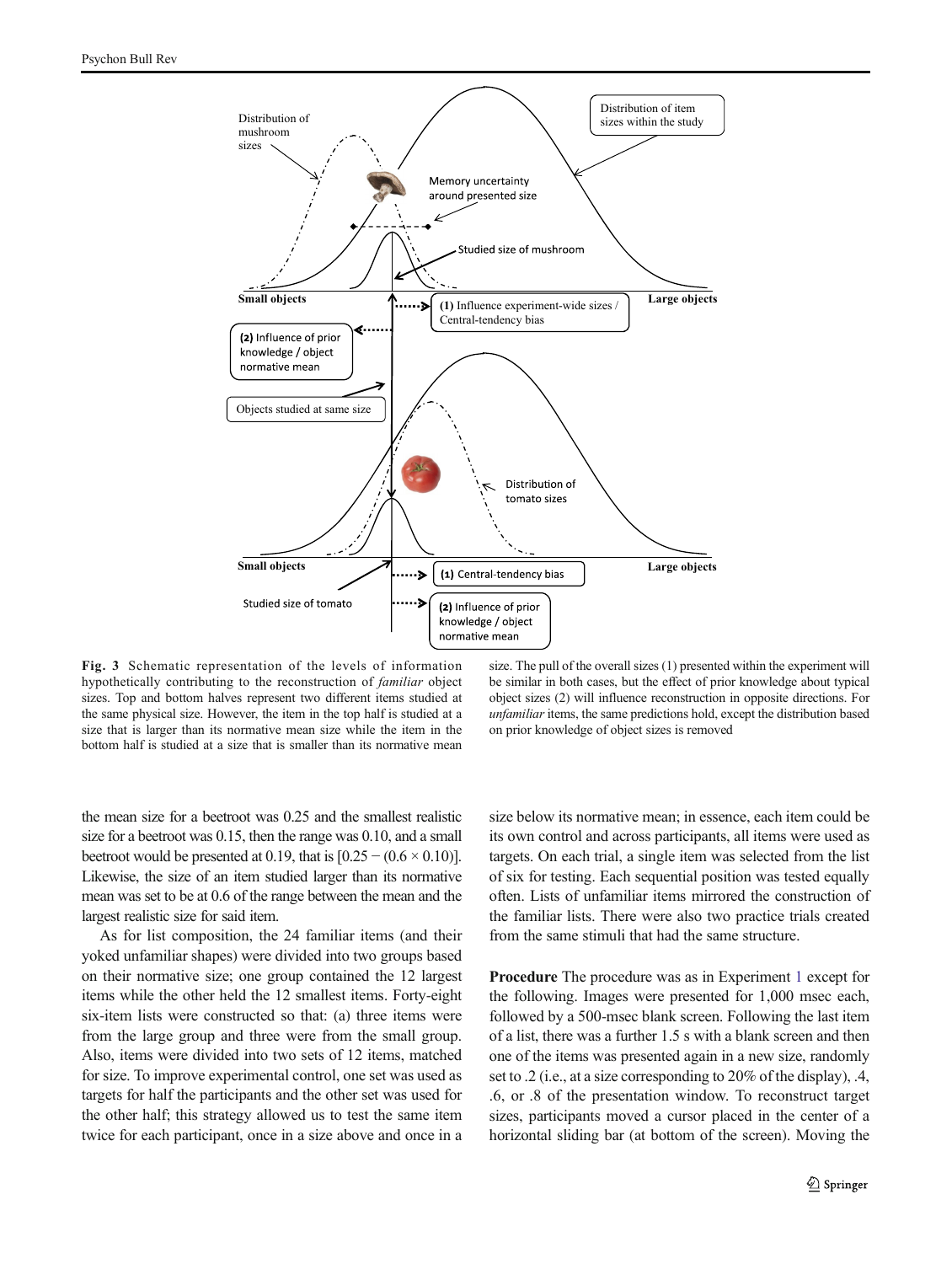mouse-controlled cursor to the left made the target smaller and moving it to the right made it larger.

#### Results and discussion

As in Hemmer and Steyvers [\(2009a](#page-11-0)), the presentation size was subtracted from the remembered size to obtain reconstruction error. A positive error indicates the item was remembered larger than studied; a negative error indicates the reverse. Figure 4 (a and b) presents the mean reconstruction error associated with each studied size separately for items studied larger than their norm, and items studied smaller than their norm. (For the unfamiliar shapes, the norm was taken to be the norm of the vegetable with which they were yoked). The left panel shows the data for familiar items (vegetables) and the right panel shows the data for the unfamiliar colored shape items. As expected, negative slopes were obtained in all conditions; small items were reconstructed larger and large items smaller, consistent with a central-tendency bias. For familiar items there were two distinct regression lines, corresponding to the items studied larger or smaller than their norm. In other words, two items studied at the same objective size can be remembered differently. If the studied size of one item was smaller than its norm, then it tended to be remembered as larger than it actually was. If the size of the corresponding item studied was larger than its normative size, it tended to be remembered as being slightly smaller than it was at study. For the unfamiliar items, the two regression lines were superimposed. As familiar and unfamiliar items were yoked in size, the difference must be due to the knowledge associated with the familiar items.

As before, we ran per participant regressions to analyze these findings. We first compared the two slopes obtained for the familiar items as well as those obtained for the unfamiliar items. We ran separate per participant regressions for the familiar items studied smaller than the norm and for those studied larger than the norm as well as the corresponding analyses for the unfamiliar conditions; the dependent variable was the error score and the predictor was the studied size. We then compared the slopes in a 2 (relative size, lager / smaller)  $\times$ 2 (familiarity, vegetables / shapes) repeated measures ANOVA. There was no effect of relative size  $(F(1,41) < 1,$ p=.61), a significant effect of category  $(F(1,41)= 56.1,$ p<0.001, and these factors did not interact  $(F(1,41) < 1,$ p=.70). As Fig. 4 suggests, the slopes for each category (familiar / unfamiliar) are similar for each relative size; however, the mean slope for the unfamiliar items (−.58) is steeper than the mean slope for the familiar items (−.27). The slopes for both vegetables,  $t(41) = -8.6$ ,  $p < .001$ , and shapes,  $t(41) =$  $-15.6$ ,  $p < .001$ ) were significantly different from zero.

Following Hemmer and Steyvers ([2009a](#page-11-0)), we then tested for the expected interaction between category (familiar/unfamiliar) and relative size (smaller/larger) for the intercepts. The hypothesis was that familiar items would show a knowledgebased bias through a difference in intercept as illustrated in Fig. 4a. As the unfamiliar items cannot benefit from equivalent knowledge, there should be no difference in intercept in this case, as suggested in Fig. 4b. Further per participant regressions were run for the familiar and unfamiliar items with the error score as the predicted variable. The predictors were the studied size along with a binary variable corresponding to whether an item was smaller or larger than its normative size.

**o** Studied Smaller



Studied Larger 0.15  $\bullet$ 0.10 0.05 0.00  $0.2$   $\sqrt{64}$  0.6 0.8 -0.05 -0.10 -0.15 -0.20

0.20

Fig. 4 Mean reconstruction error as a function of the studied size for each item, item type [(a) familiar / (b) unfamiliar), and relative study size (i.e., larger than normative mean/smaller than normative mean). The latter is

notional for the unfamiliar items, but as they were yoked to the familiar items, the distinction is maintained for comparison and analyses purposes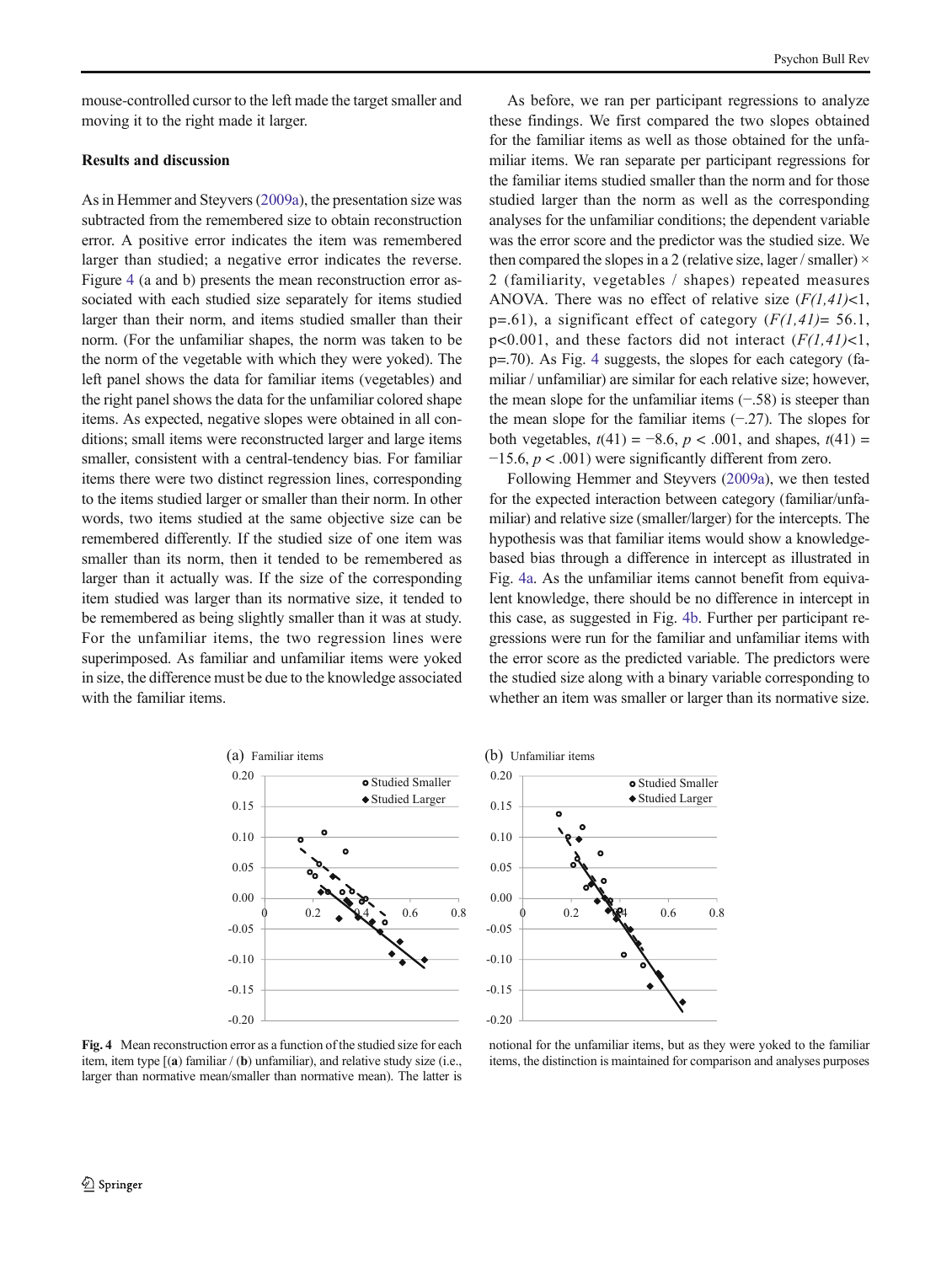When averaged across participants, for the familiar items the two average intercept values were 0.12 and 0.16 respectively for the items studied larger and smaller than their normative means. For the unfamiliar items, the corresponding intercept values were .20 and .21. The means slopes were as above.

A 2 (familiar/shapes)  $\times$  2 (relative study size: smaller/larger than norm) ANOVA on the intercepts produced a significant effect of familiarity,  $F(1,41) = 20.2$ ,  $p < .001$ , study size,  $F(1,41)= 42.1, p < .001$  and more importantly the two factors interacted,  $F(1,41)= 7.7$ ,  $p= .008$ . T-tests showed a significant difference between the intercepts observed for the familiar objects,  $t(41) = -6.0$ ,  $p < .001$ , but not for shapes,  $t(41) =$ −1.8, p=.08. Thus, for the familiar items, objects studied at the same size, but respectively larger and smaller than the norm were not remembered in the same way. Items presented larger than the norm tended to be underestimated while items that were smaller than the norm were overestimated.

#### General discussion

This paper tested the predictions of a general Bayesian view (see Fig. [3](#page-7-0)) which predicted that multiple levels of knowledge would impact VWM performance. In Experiment [1,](#page-3-0) morph continua were created between two faces; in half of the cases, a famous face was used as one of the faces of the morphed pair. After studying six faces, participants located one of the studied items along its relevant morph continuum based on their memory of the studied item. The results showed that responses were influenced by two levels of knowledge. On the one hand, a central-tendency bias meant that responses were pulled towards the center of the continua. On the other hand, when the studied item was from a continuum involving a famous face at one end, participants tended to remember the studied face as being more like the famous face than it actually was.

Experiment [2](#page-6-0) called upon a different type of stimulus. Participants were presented with six photographs of realistically sized vegetables or six pictures of unfamiliar shapes. Their memory for the size of one of the items was tested by asking them to reconstruct the studied size of the item. Here also there was a clear impact of two levels of knowledge. Responses for both vegetables and unfamiliar shapes were influenced by a central-tendency bias as small items were remembered as being somewhat larger than they actually were and large items were remembered as being somewhat smaller than they were. In addition, when the size of the studied vegetables deviated from their respective normative mean size, the remembered size tended to drift towards the

norm. The results extend the findings reported by Hemmer and Steyvers ([2009a\)](#page-11-0) to VWM.

#### Central-tendency bias: recently developed knowledge?

When reviewing their findings, Hemmer and Steyvers [\(2009a](#page-11-0)) discussed the central-tendency bias that they observed as originating from knowledge of the average size of all the items within the categories called upon (in their case fruit and vegetables). One can ask if this is knowledge that is brought to the experiment or if participants develop a representation of the relevant central values over the course of the experiment. In the case of unfamiliar items such as the random shapes used here, one has to assume that the mean representation that leads to the central tendency bias develops over the course of the experiment as participants did not have prior knowledge of the specific stimuli called upon. The same would be true in other studies calling upon simple / abstract stimuli such as line length and greyness of squares (e.g., Huttenlocher et al., [2000\)](#page-11-0). In the case of the familiar items however, both within-experiment knowledge and prior knowledge about the category could play a role. In Experiment [1](#page-3-0), the similarity in the central-tendency bias for the familiar and unfamiliar items (slopes) makes it tempting to conclude that both originate from a common source  $-$  i.e., from statistics computed over the course of the experiment. However, two considerations suggest that this could be a hasty conclusion. First, in Experiment [1](#page-3-0), the famous faces although quickly recognisable were most likely new instances for participants; also, generally speaking, people have a high level of expertise when it comes to processing faces – whether they are familiar or new. Taken together, this may have reduced any differences in the impact of prior knowledge about the faces used in the experiment. Second, in Experiment [2](#page-6-0), the central-tendency bias obtained for familiar items (vegetables) was significantly smaller than the bias observed for unfamiliar items (random shapes); this difference suggests that the knowledge brought to the experiment can reduce the central-tendency bias. As we did not include any manipulations or specific conditions that could disentangle these potential sources, future research is needed to clarify the issue.

#### Knowledge-based support and biases

In both the reported experiments there was a systematic impact of hierarchical levels of knowledge. To explain these findings, we suggest that performance involved (a) the development of a specific representation of the target's relevant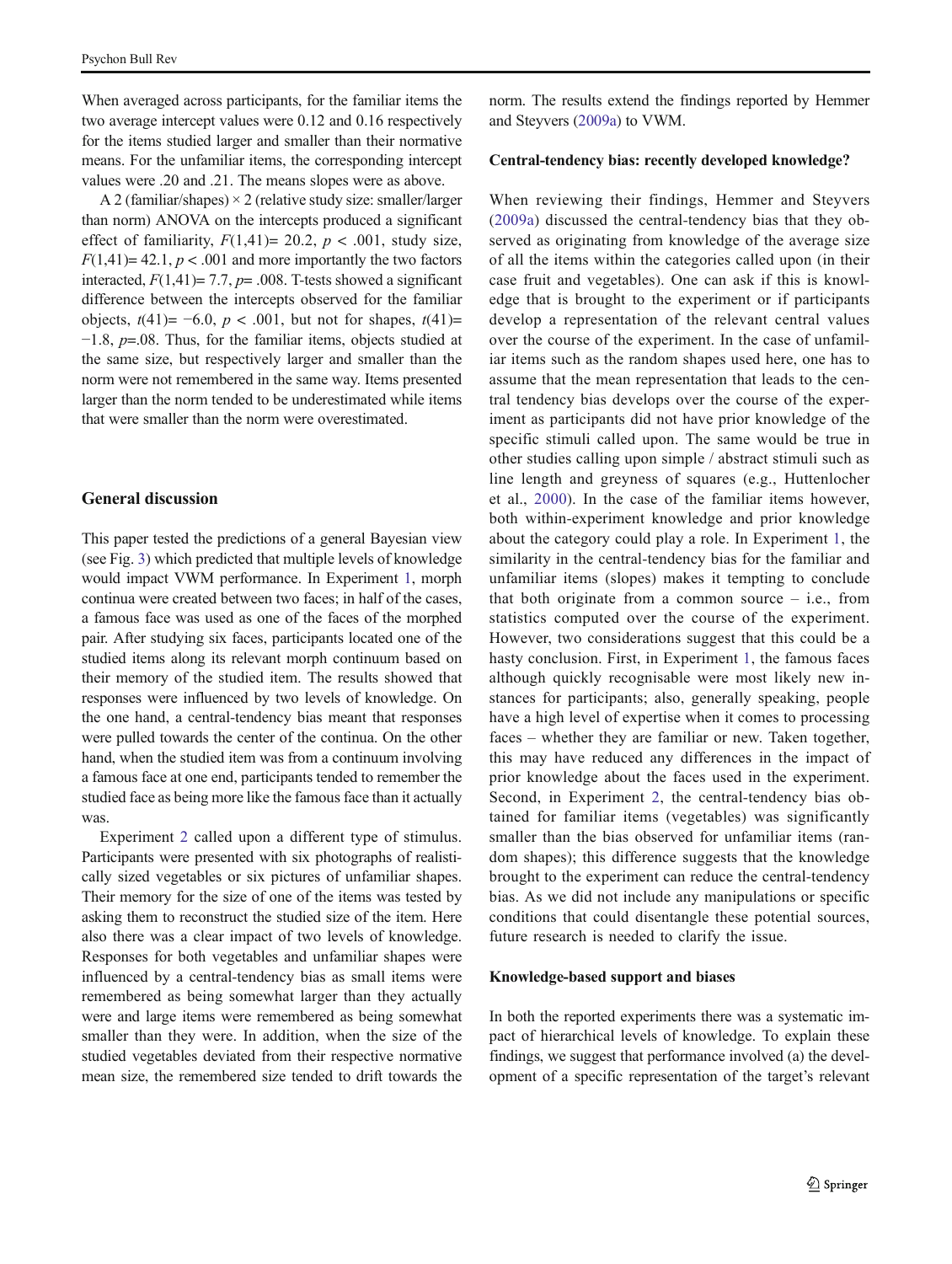features, (b) knowledge from prior experience with similar items (when available), and (c) a representation of the ensemble central value – all of which inform the reconstruction of the most recently encountered instance. Our findings hence highlight that retrieval within a VWM paradigm can be simultaneously sensitive to superordinate category knowledge (e.g., mean size of items in the category) as well as prior, wellestablished knowledge – e.g., famous face or typical item size.

In reporting these knowledge effects we have insisted on the biases or errors that knowledge introduces in performance. However, as mentioned in the introduction, it is thought that knowledge-based biases originate from a process that is adaptive / helpful overall. These biases can be considered a relatively minor cost generated by a processing strategy that produces significant benefits over time (Brady & Alvarez, [2011](#page-11-0); Hemmer & Steyvers, [2009a](#page-11-0), [2009b](#page-11-0); Huttenlocher et al., [2000\)](#page-11-0). The suggestion is that our memory systems are designed to auto-correct; when the memory system produces an extreme value, there is an increased likelihood that this includes some error and so an adjustment towards more central values is adaptive. There is evidence that this autocorrection is also observed – and perhaps originates – in perception (e.g., Bae et al., [2014;](#page-11-0) Bae et al., [2015;](#page-11-0) Allred & Flombaum, 2014, 2016).

#### Representations subtending performance

Allred and Flombaum (2016), Bae et al. [\(2015\)](#page-11-0), and Brady and Alvarez [\(2011](#page-11-0)) have highlighted the importance of adequately characterizing the representations that underlie performance in VWM tasks. They noted that past research has largely focused on the nature of underlying limits that restrict the amount and quality of content that the system can store and that the nature of the content itself has had less attention. There is clearly some agreement about the importance of this issue as there is a growing VWM literature illustrating the complexities of the representations and processing involved (Bae, et al., [2014,](#page-11-0) Bae et al. [2015;](#page-11-0) Brady, Konkle, Alvarez, & Oliva, [2013](#page-11-0); Oberauer & Eichenberger, [2013;](#page-11-0) Vergauwe, & Cowan, [2015\)](#page-11-0).

Our predictions were based on a general Bayesian view where a number of representational levels interact in the reconstruction process; we now turn to a consideration of the mechanisms that might be involved – although admittedly this is speculative. In the type of task considered here, the most recently encountered target item, or at least its most relevant features – needs to be represented, bound, and probably linked to context, in order to have an identity and be sufficiently distinctive. If this was not the case, participants would simply recall average/prototypical sizes or not recognize the items. Moreover, there has to be a process through which the ensemble statistics about the items across trials are computed, i.e., some system has to support the computation of the dimensions such as average size (or whatever else is relevant). Finally, a mechanism for the input from existing knowledge (i.e., the typical size of an item) needs also to be identified. Further, we know there must be associations developed between the current exemplar and the context of its presentation (Cowan, [2009\)](#page-11-0). Perhaps the binding of items to general context can provide a means of grouping the relevant items and features so that summary statistics relating to the current task can be computed. There has to be some means to isolate the group of items that are relevant to the computation of said statistics; shared context could be a candidate for this mechanism.

The complexities relating to representation that are being brought to the fore by recent research on VWM could possibly benefit from borrowing from current theories of conceptual representation that suggest that instances of a concept are represented through reliance on distributed and flexible brain networks (see [Barsalou, In press, a](#page-11-0) and [b;](#page-11-0) see Hemmer & Persaud, [2014](#page-11-0) for a similar idea in relation to episodic memory). One could for example, assume that processing each exemplar encountered involves a categorization process where the object is identified, activating a distributed representation of relevant features. A further assumption would be that instance-specific features such as current size, color, location, and general context are also activated and bound together perhaps through attentional processes (see Cowan, [1999;](#page-11-0) Cowan & Chen, [2009](#page-11-0)). At the point of retrieval, the constructed response would be mainly influenced by the focal encoded instance, but also by the knowledge embedded in these multiple levels of representation.

#### **Conclusion**

The two studies in this paper tested the predictions of a general Bayesian view of how knowledge combines with the most recent representations to influence/bias VWM retrieval. Using very different types of stimuli (faces, objects) and two different dimensions (resemblance, size), the results showed the effect of various types and levels of knowledge: memory was affected not only by the features of the most recently studied instance, but by experiment-wide item statistics, category knowledge, as well as by the item-level knowledge that the participants brought to the experiment. The results extend the findings of Hemmer and Steyvers [\(2009a\)](#page-11-0) to VWM and contribute to the growing literature which illustrates the complexity and flexibility of the representations subtending VWM performance.

Author note This work was supported in part by an F+ Fellowship awarded to the second author by K. U. Leuven. We thank Peter Barr and Angela Ng for their technical assistance. The authors are very grateful to Pernille Hemmer and to Mark Steyvers for providing the normative data and stimuli which we called upon for Experiment [2](#page-6-0) and to Prof. Martin Eimer and Dr Angela Gosling for providing the face stimuli used to construct the morph continua in Experiment [1](#page-3-0).